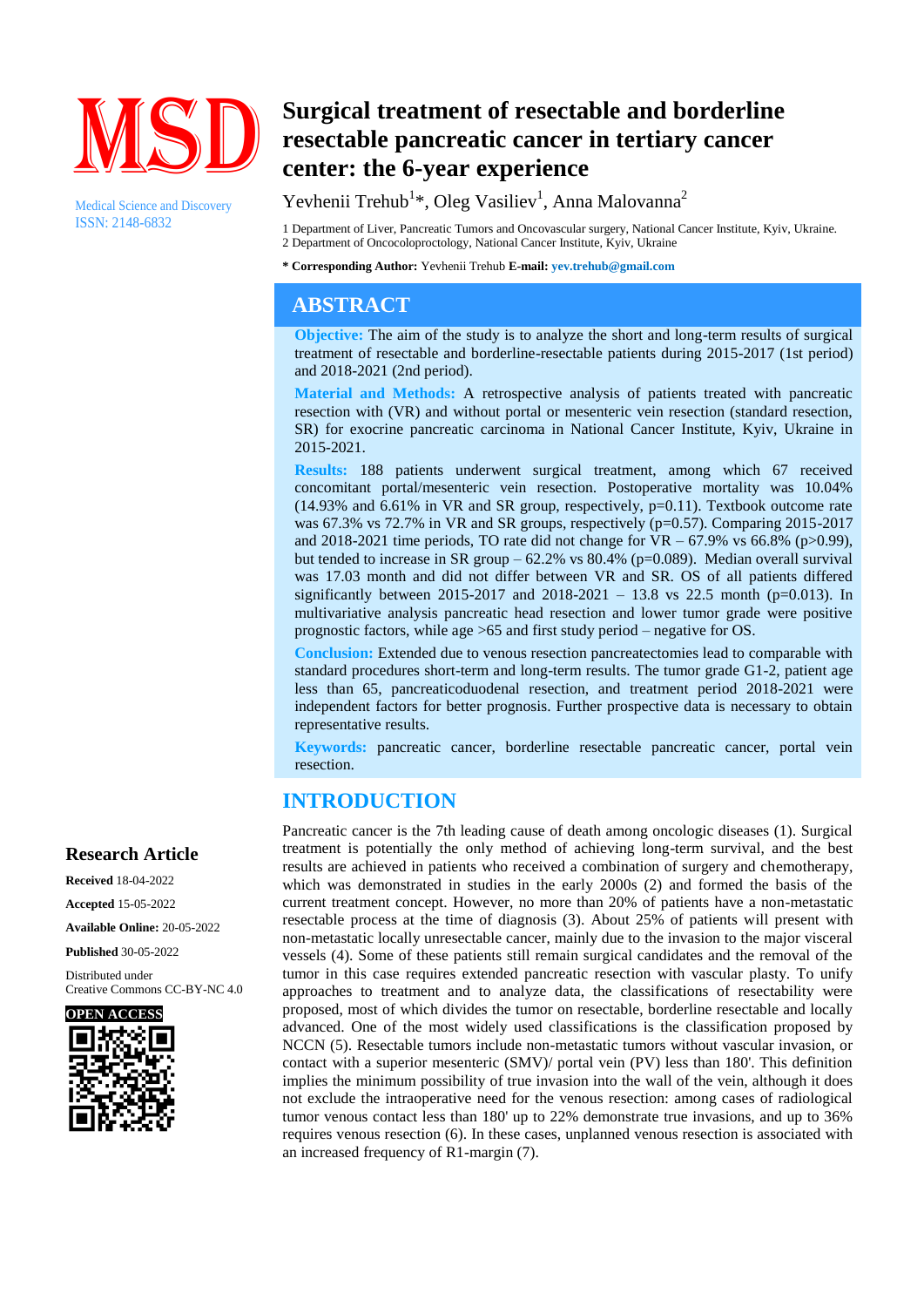The borderline resectable tumors include tumors with radiological contact with SMV/ PV more than 180' or the presence of irregular venous contour or vein thrombosis; contact with the inferior vena cava; contact with the common hepatic artery with technical possability for reconstruction; contact with the superior mesenteric artery (SMA) less than 180'; contact with aberrant liver arteries when variant vascular anatomy is present; and the invasion of the celiac artery for the pancreatic body and tail tumors with intact gastroduodenal artery.

The resection of the arteries (with the exception of SMA and aorta) in the treatment of pancreatic cancer became standard procedures that lead to acceptable long-term results in thoroughly selected patients, but are associated with high postoperative mortality (8, 9). The tumors with a contact with SMA of more than 180', invasion of the aorta, nonreconstructable portal vein invasion belong to the locally advanced and such patients are mostly not surgical candidates, although in some cases surgical exploration after neoadjuvant therapy may be successful (10).

Early publications of Asian and Western centers demonstrated comparable short-term results of pancreatectomies extended due to venous resection compared with standard procedures (11, 12), but very scarce long-term results - median survival of 13 months, showed in 2006 in a systematic review (13).

After twenty years of accumulation of experience and with the advent of effective systemic therapy regimens, some centers demonstrate median survival up to 35 months (14, 15).

Pancreatic resections combined with vascular resections have been performed systematically at the National Cancer Institute since 2015. Today, this paper is the first analysis of the results of surgical treatment of patients with resectable and borderline resectable pancreatic cancer at the National Cancer Institute of Ukraine.

#### **MATERIAL and METHODS**

We performed a retrospective analysis of patients with exocrine pancreatic cancer, that received radical surgical treatment at the National Cancer Institute (Kyiv, Ukraine) from January 2015 to July 2021. Inclusion criteria were:

**1)** histologically confirmed pancreatic adenocarcinoma (based on postoperative histological exam);

**2)** absence of arterial invasion (in the common hepatic artery, SMA or the celiac artery);

**3)** absence of radiological or pathological signs of distant metastases at the time of surgical treatment;

**4)** performance of standard or extended (due to resection of adjacent visceral organs, SMV or PV) surgical procedure (pancreaticoduodenectomy, distal pancreatectomy ( or radical antegrade modular pancreatosplenectomy), total pancreatectomy).

We define the type of vein resection in accordance with the ISGPS classification:

- **1)** wedge resection;
- **2)** wedge resection with a patch insertion;
- **3)** segmental resection with end-to-end anastomosis;
- **4)** segmental resection with an interposition of a graft.

Patients were divided into two groups - a group of standard pancreatic resections (SR) - 121 patients, and a group of pancreatic resection group combined with resection of SMV/ PV (VR) - 67 patients.

An analysis of subgroups of patients receiving treatment in the first time period (2015-2017 years) and the second period (2018-2021 years) was performed.

Postoperative mortality was defined as mortality during the same hospitalization.

Major postoperative complications were defined as grade 3b and higher according to Clavien-Dindo classification.

The failure-to-rescue rate was defined as the ratio of postoperative mortality to the number of patients with major postoperative complications.

Textbook outcome was defined as the absence of postoperative and 90-day mortality, major postoperative complications and readmission within 90 days after surgery in patients followed-up at least 90 days after index surgery.

The overall survival was counted from the date of operation to the date of death.

Statistical analysis was performed using GraphPad Prism software version 9.2.0 and SPSS version 22.0.

#### **RESULTS**

During a 6-year period, 188 patients underwent surgical treatment for pancreatic adenocarcinoma (men, 83; mean age, 57.7 years). Pancreaticoduodenectomy was performed in 131 cases (48 with venous resection), distal pancreatectomy in 43 patients (10 with venous resection), total pancreatectomy in 14 patients (9 with venous resection). Patients' characteristics are shown in **Table 1**.

In the VR group, the wedge resection of the vein (type 1) was performed in 6 cases (8.96%), segmental resection with endto-end anastomosis (type 3) in 60 cases (89.6%), interposition of venous autograft (type 4) in 1 case (1.5%).

Postoperative mortality was 10.04% in the general group. In the SR group, postoperative mortality was 6.56%, in the VR group - 14.93% (differences are statistically insignificant, p=0.11). 90-day mortality was 13.07% in the general group; 10.74% and 20.9% in the SR and VR groups, respectively (p=0.092). (**Table 2**)

Major postoperative complications occurred in 17.02% of patients, 16.53% against 17.91% in SR and VR, respectively  $(p=0.969)$ . Bleeding was the cause of postoperative death at 12.5% and 40% of cases in patients without with venous resection, respectively, although difference is statistically insignificant  $(p=0.31)$ . The failure-to-rescue rate differed significantly: 40.0% and 83.36% in the SR and VR groups, respectively  $(p=0.0276)$ .

The type of pancreatic resection did not affect neither postoperative, nor 90-day mortality: postoperative mortality was 8.4%, 7.1% and 6.97% after pancreaticoduodenectomy, total pancreatectomy and distal pancreatectomy, respectively (p=0.958); 90-day mortality - 12.98%, 14.3% and 18.6%, respectively  $(p=0.659)$ .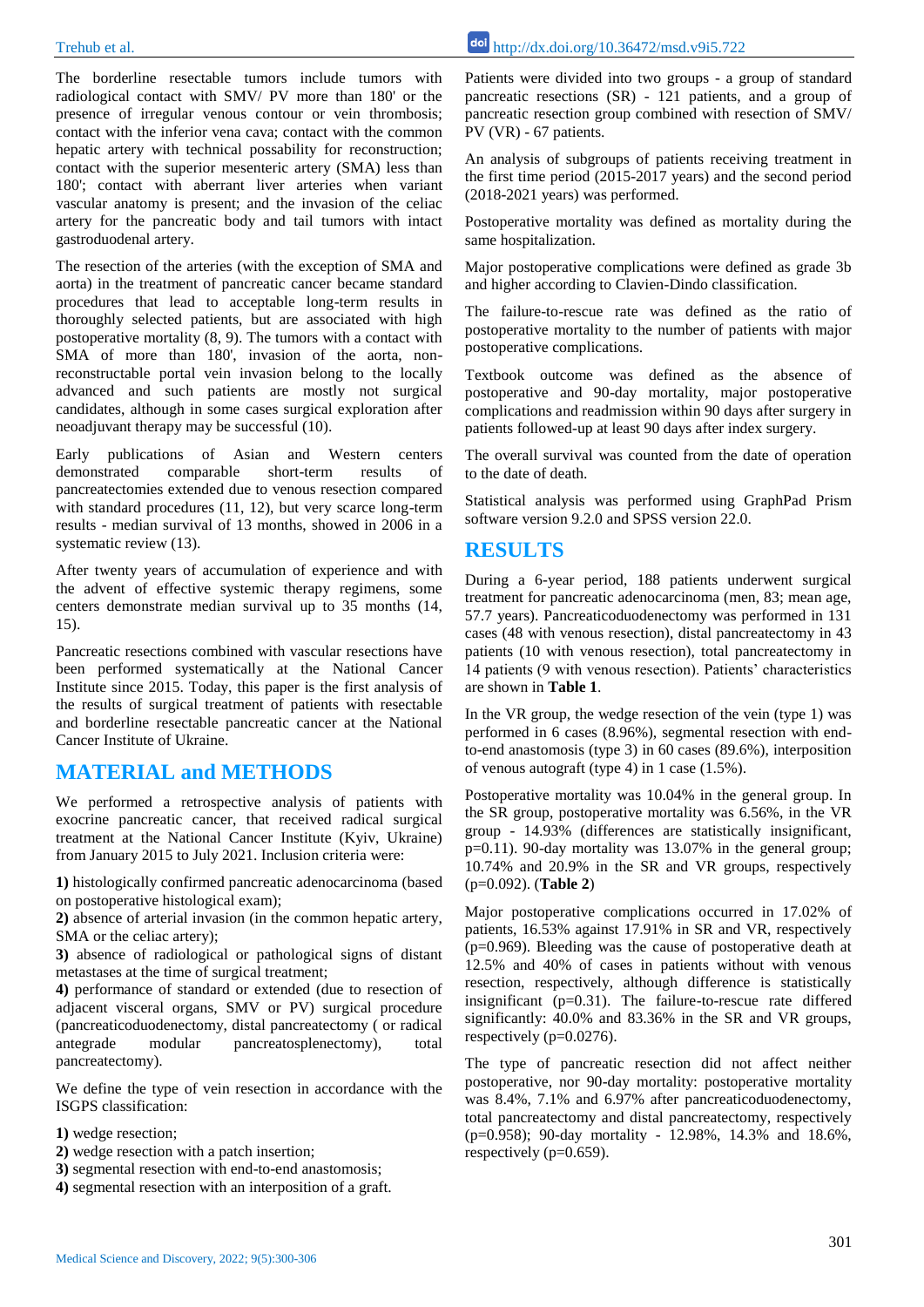The length of postoperative hospital stay did not differ significantly between the SR and VR groups - the average length of stay was  $15.8$  versus  $18.16$  (p=0.1563).

Among patients who were followed up 90 days or more after resection (140 patients), the textbook outcome was achieved in 70.7%; 72.7% vs. 67.3% in the SR and VR groups, respectively (p=0.57).

When comparing time periods (2015-2017 versus 2018- 2021), mortality was significantly different in the general group -  $16\%$  versus 5.3%, respectively (p=0.0213). The 90day mortality also differed for time periods in the general group - 21.3% vs. 9.7% (p=0.0337), and there was a trend in the SR group -  $18.2\%$  vs. 6.5% (p=0.0659). The incidence of major complications did not differ between time periods in the general group and subgroups; however, there was a change in the failure-to-rescue rate in the VR group  $-100\%$ versus 50% (p=0.0114).

The frequency of the textbook outcome did not change in the VR group (67.9% vs. 66.8%, p>0.99), but tended to increase in the standard resection group  $(62.2\% \text{ vs. } 80.4\%, \text{ p=0.089}).$ (**Table 3**)

The median overall survival for all patients was 17.03 months. 1 year survival accounted for 60.02%, 3-year - 28%. The overall survival was not significantly different between patients with and without venous resection  $(p=0.41)$ : median 15.1 versus 17.3 months, 1-year survival rate 52.4% versus 64.49%, 3-year 35.19% vs. 23.38%. (**Figure 1**)

In univariate analysis, overall survival differed between patients who received treatment in 2015-2017 and 2018-2021: median 13.8 versus 22.5 months.  $(p = 0.013)$ . (**Figure 2**) The difference remains when analyzing the subgroup of standard resection: 11.4 against 22.5 months. ( $p = 0.02$ ), but not in the subgroup of venous resection: 15.1 months versus not reached  $(p = 0.366)$ .

Information about the tumor grade was available in 114 patients: G1-2 in 76, G3 in 38. The frequency G3 was not significantly different between groups of standard and venous resections (29.1% versus 42.9%,  $p = 0.1965$ ). The tumor grade (G1-2 against G3) did not significantly affect the survival in the general group in univariate analysis: 17.8 versus 9.63 months.  $(P = 0.08)$ . In the group of venous resection, differences were significant: 36.5 versus 4.33 months. ( $p = 0.04$ ).

In multivariate analysis (**Table 4**), the resection of pancreatic head (RR 0.3, CI 0.1-0.87, p=0.027), and tumor grade G1-2 (RR 0.4, CI 0.197-0.83, p=0.014) were factors associated with improved overall survival. Age over 65 years at the time of treatment (RR 3.7, CI 1.47-9.36, p=0.05) and the first (2015-2017) treatment period (RR 2.13, CI 0.97-4.69, p=0.061) were factors associated with decreased survival.

The presence of pathologically confirmed regional lymph node metastases, advanced pT stage (3-4), the performance of venous resection and neoadjuvant chemotherapy did not affect the survival in multivariate analysis.

|                                            | <b>Standard resection</b>                        | <b>Venous resection</b>                       | p            |
|--------------------------------------------|--------------------------------------------------|-----------------------------------------------|--------------|
| <b>Total number</b>                        | 121                                              | 67                                            |              |
| Pancreaticoduodenectomy, $n$ (%)           | 83 (68.6%)                                       | 48 (71.6%)                                    | n.s.         |
| Distal pancreatectomy, $n$ $(\frac{9}{6})$ | 33 (27.3%)                                       | $10(14.9\%)$                                  | n.s.         |
| Total pancreatectomy, $n$ $(\frac{9}{6})$  | $5(4.1\%)$                                       | $9(13.4\%)$                                   | n.s.         |
| Males, $n$ $(\frac{9}{6})$                 | $51(42.1\%)$                                     | 32 (47.8%)                                    | n.s.         |
| Females, $n$ $(\frac{9}{6})$               | 70 (57.9%)                                       | 35 (52.2%)                                    | n.s.         |
| Age                                        | 14-78 yrs, mean 57.39<br>$(CI 95\% 55.58-59.16)$ | 39-77 yrs, mean 58.39<br>(CI 95% 56.29-60.48) | n.s.         |
| $pT1*$                                     | 4                                                | 2                                             | n.s.         |
| $pT2*$                                     | 32                                               | 7                                             | $p = 0.0177$ |
| $pT3*$                                     | 52                                               | 38                                            | $p = 0.0066$ |
| $pT4*$                                     | 6                                                | 2                                             | n.s.         |
| $pN0*$                                     | 63                                               | 33                                            | n.s.         |
| $pN+*$                                     | 34                                               | 16                                            | n.s.         |
| $G1**$                                     | $5(6.3\%)$                                       | $1(2.9\%)$                                    | n.s.         |
| $G2**$                                     | 51 (64.6%)                                       | 19 (54.3%)                                    | n.s.         |
| $G3**$                                     | $23(29.1\%)$                                     | 15 (42.9%)                                    | n.s.         |

**Table 1.** Study groups' characteristics.

**Table 2.** Short-term outcomes.

|                                          | <b>Standard resection</b>  | <b>Venous resection</b>    |            |
|------------------------------------------|----------------------------|----------------------------|------------|
| Postoperative mortality, $n$ $(\% )$     | $8(6.6\%)$                 | $10(14.93\%)$              | $p=0.11$   |
| 90-day mortality, n (%)                  | 21 (10.74%)                | 14 (20.9%)                 | $p=0.092$  |
| Major complications, $n$ $(\frac{9}{6})$ | 20 (16.53%)                | 12 (17.91%)                | $p=0.969$  |
| Failure-to-rescue, %                     | 40%                        | 83.36%                     | $p=0.0276$ |
| Death due to hemorrhage, $n$ (%)         | 1(12.5%)                   | $4(40\%)$                  | $p=0.3137$ |
| Length of stay, mean $(CI 95%)$          | 15.81 (CI 95% 13.79-17.83) | 18.16 (CI 95% 15.19-21.14) | $p=0.1563$ |
| <b>Textbook outcome</b>                  | 72.7%                      | 67.3%                      | $p=0.57$   |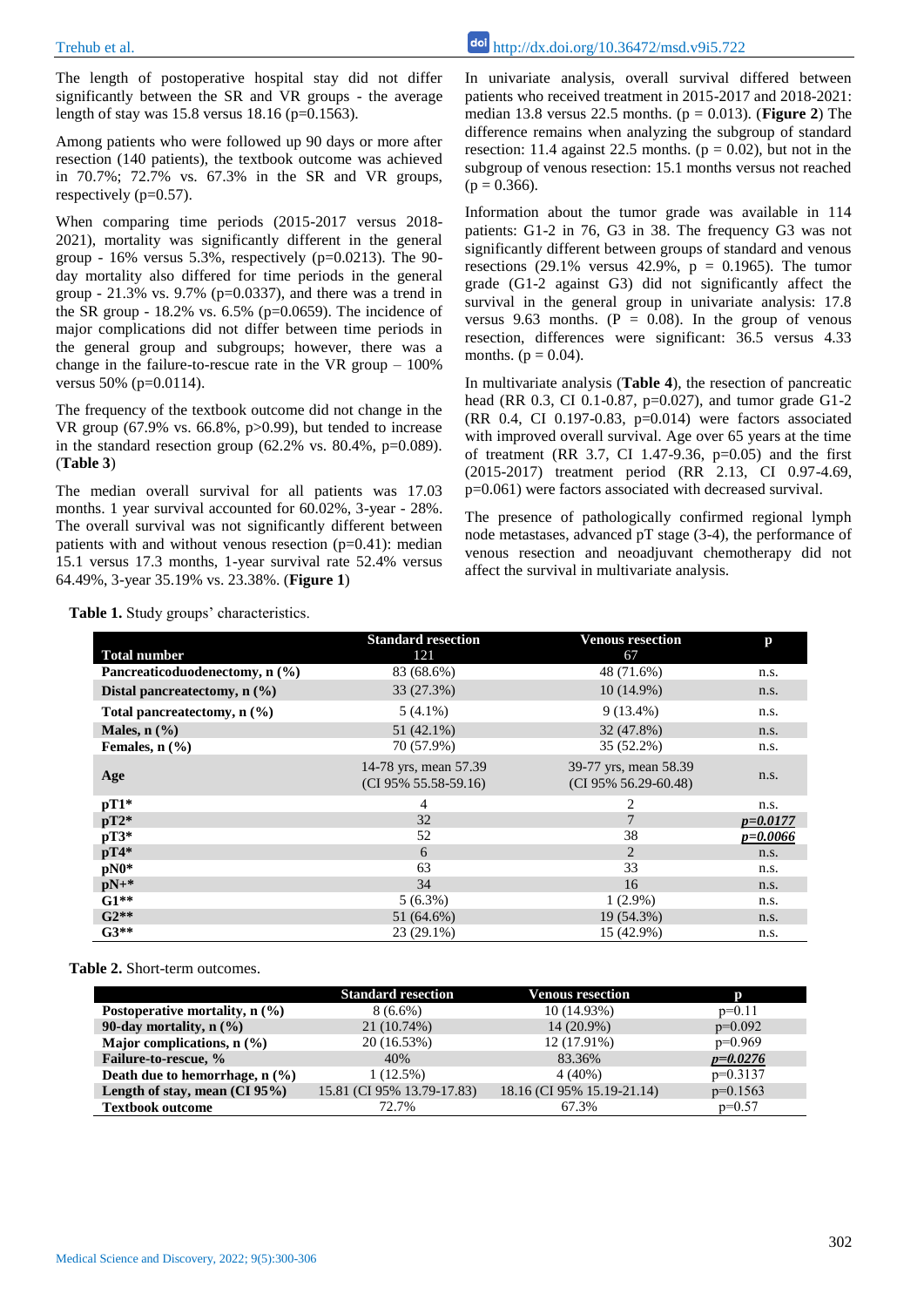**Table 3.** Comparison of the sort-term outcomes in the first (2015-2017) and second (2018-2021) study periods.

|                                                  | 2015-2017   | 2018-2021  | р            |
|--------------------------------------------------|-------------|------------|--------------|
| <b>Number of patients</b>                        | 75          | 113        |              |
| Standard resection, $n$ $(\%)$                   | 44 (58.7%)  | 77 (68.1%) | n.s.         |
| Venous resection, $n$ $(\frac{9}{6})$            | 31 (41.3%)  | 36 (31.9%) | n.s.         |
| Mortality, $n$ $\left(\frac{9}{6}\right)$        | 12(16%)     | $6(5.3\%)$ | $p = 0.0213$ |
| Standard, $n$ $(\frac{9}{6})$<br>a)              | $5(11.4\%)$ | $3(3.9\%)$ | n.s.         |
| Venous resection, $n$ $(\frac{9}{6})$<br>a)      | 7(22.6%)    | $3(8.3\%)$ | n.s.         |
| 90-day mortality, $n$ $\left(\frac{9}{6}\right)$ | 16(21.3%)   | 11(9.7%)   | $p = 0.0337$ |
| Standard, $n$ $\left(\frac{9}{6}\right)$<br>a)   | $8(18.2\%)$ | $5(6.5\%)$ | $p=0.0659$   |
| Venous resection, $n$ $(\frac{6}{6})$<br>a)      | $8(25.8\%)$ | 6(16.7%)   | n.s.         |
| Major complications, $n$ (%)                     | 18 (24%)    | 16 (14.2%) | n.s.         |
| Standard, $n$ $(\frac{9}{6})$<br>a)              | 11(25%)     | 10(13%)    | n.s.         |
| Venous resection, $n \, (\%)$<br>a)              | 7(22.6%)    | 6(16.7%)   | n.s.         |
| Failure to rescue, %                             | 66.7%       | 37.5%      | n.s.         |
| a) Standard, $\%$                                | 45.5%       | 30         | n.s.         |
| b) Venous resection, %                           | 100%        | 50%        | $p = 0.0114$ |
| Textbook outcome, %                              | 64.6%       | 76%        | n.s.         |
| a) Standard, %                                   | 62.2%       | 80.4%      | $p=0.089$    |
| b) Venous resection, $\%$                        | 67.9%       | 66.8%      | n.s.         |

**Table 4.** Multivariate analysis of risk factors influencing overall survival

| Risk factors                | D     | HR      | CI 95,0% for HR |
|-----------------------------|-------|---------|-----------------|
| Pancreaticoduodenectomy     | 0.027 | 0,302   | $0,105 - 0,873$ |
| Tumor grade G1-2            | 0.014 | 0,406   | $0,197-0,834$   |
| Venous resection            | 0.663 | 1.194   | 0,538-2,648     |
| $pN+$                       | 0.684 | 1,172   | 0,545-2,519     |
| $pT1-2$                     | 0.831 | 1.090   | 0,495-2,400     |
| Neoadjuvant chemotherapy    | 0,983 | 226,837 |                 |
| Age older than 65 years     | 0,005 | 3,713   | 1,473-9,359     |
| Year of treatment 2015-2017 | 0,061 | 2,128   | 0,966-4,689     |



**Figure 1.** Overall survival of patients underwent standard (SR) and combined with venous (VR) pancreatic resection.



**Figure 2.** Overall survival of patients underwent surgical treatment in 2015-2017 vs 2018-2021 periods.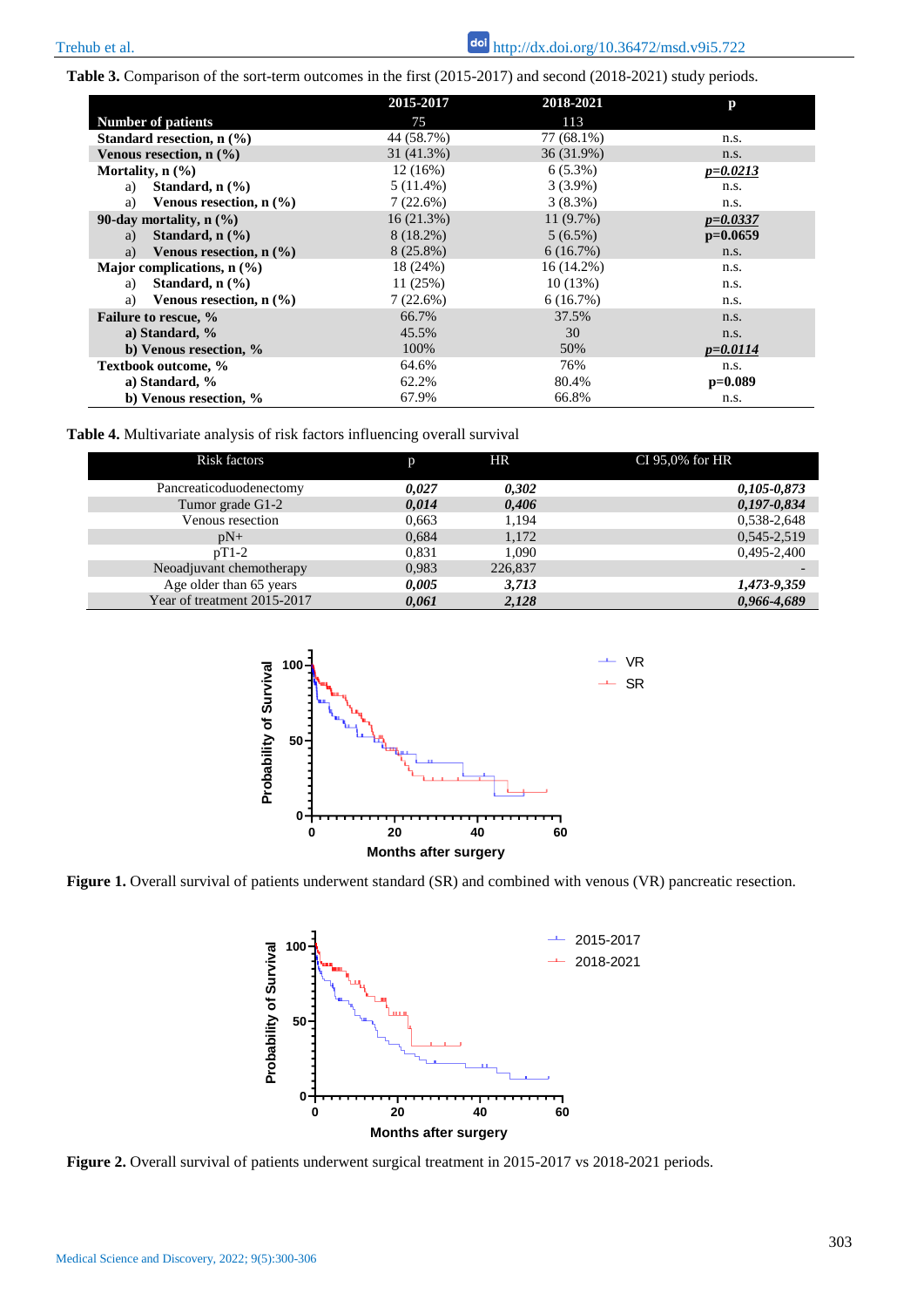## **DISCUSSION**

This work is the first analysis of the results of surgical treatment of patients with pancreatic cancer in the National Cancer Institute of Ukraine.

The first attempts of resection of a portal vein during surgery for tumors of the pancreatic head belong to Child, who published two cases of two-stage obstructive resection of PV in 1952 (16). In the same year, McDermott proposed a technique for simultaneous pancreaticoduodenectomy with resection of the portal vein and application of the mesocaval anastomosis (17). This was followed by certain reports on successful cases, but the systematization of experience began only in the 1990s.

In the earliest series of pancreatic resections extended due to vascular plasty in the 1990s, Fortner and Sindelal demonstrate 26% and 20% postoperative mortality and median survival of 13 months (18-21). In the 2006 systematic review, which includes 52 series of observations from 1966 to 2005, the experience of 1646 extended pancreatic resections was summarized, while 919 of them belong to Asian authors, and only 338 - European (13). Despite the improvement in shortterm results compared to the Fortner's historical cohort (mortality in the general group 5.9%), the overall survival remained at the same level (the median 13 months).

In 2006, the NCCN first introduced the concept of "borderline resectable pancreatic cancer", which was based solely on anatomical criteria. In 2008, it was first proposed to add biological and conditional criteria of borderline resectability (22). In 2016, international consensus clearly defined the criteria of biological borderline resectability as a CA-19-9 level above 500 U/mL or regional lymph node metastases confirmed by biopsy or PET/CT (23) and highlighted the importance of neoadjuvant therapy in this categories of patients.

The accumulation of experience and the use of modern chemotherapy regimens led to a meaningful improvement in long-term results in the publications of recent years. Barnes demonstrates median survival at 31 months in patients with borderline resectable cancer who received neoadjuvant chemotherapy and surgery, compared with 13 months in those received only chemotherapy (24). Similar results were demonstrated by MagGino (25), Javed (26), Byun (27), Kishi (28). Multicenter series, that are the most relevant representers of the "real-world data", declare more modest, but still acceptable results: the median overall survival is 18- 24 months (29-31).

Our results are consistent with the literature data. In the first period (2015-2017), short-term and long-term results were significantly worse than in the second period, and were similar to the results of early European and Asian publications. The median survival of 22.5 months in the general cohort in the 2018-2021 period is in line with the global trend.

We associate an unsatisfactory high mortality rate in the first period with an extremely high rate of failure-to-rescue in the treatment of major postoperative complications in patients undergone venous resections. These trends are typical for pancreatic surgery: with a constant rate of postoperative complications, the rate of treatment failure (and therefore

mortality) decreases over time and with an increase in the number of annually performed procedures (32-34). A similar trend is observed in the textbook outcome rate (35), although we found its increase only in the subgroup of standard, but not venous resections.

In our cohort, vein resection was not a risk factor overall survival. The fact of resection of SMV/ PV did not affect the survival in the Kishi's 2019 work (36), while the presence of true invasion into the vein wall did. Previously, similar results were reported by Nakao in 2012 (37), and confirmed in meta analyzes in 2016 and 2017 (36, 38).

The status of regional lymph nodes and the pT-stage of the tumor did not affect the survival in our analysis. These data contradict most literature data (38-40). We associate these results with the absence of routine adherence tp the standardized pathological protocol in the clinic. For the same reason, we have not analyzed the influence of R-status, lymphovascular and perineural invasion for survival. We plan to conduct a separate analysis of cases where the standardized pathological protocol was performed.

We noted the extremely low frequency of use of neoadjuvant therapy in our series. Despite the trend of the treatment paradigm change towards the wider use of neoadjuvant chemo or chemoradiotherapy in resectable cancer, and established principles for its use in borderline resectable cancer, the "real-world data" from Australia, New Zealand and Singapore published in 2020, demonstrate that the neoadjuvant is used in only 16% cases (41). Also, we cannot exclude the possibility of data loss during the primary documentation registration in our cohort. Initiated in 2021 in our clinic, a prospective data collection will allow us to perform appropriate analyses in the future.

We did not analyze the impact of the CA-19-9 level on longterm results, because information about it is almost uniformly absent in the primary documentation in the first study period (2015-2017). We are planning an appropriate analysis of patients who have this information in the future.

### **CONCLUSION**

Extended pancreatic resections with venous plasty make it possible to achieve short- and long-term results comparable with standard procedures. The tumor grade G1-2, the patient's age less than 65, the pancreatic head resection and the period of treatment 2018-2021 were independent factors of the improved survival. Further prospective studies are necessary to obtain representative data.

Author Contributions: YT, OV, AM: Concept, Data collection and/or processing, Analysis and/or interpretation, Literature review, **YT:** Writing, and Revision.

**Conflict of interest:** The author declared no potential conflicts of interest with respect to the research, authorship, and/or publication of this article. This article did not receive a specific grant from funding agencies in the public, commercial, or not-for-profit sectors.

**Ethical approval:** All procedures performed in this study were in accordance with the ethical standards of the institutional research committee.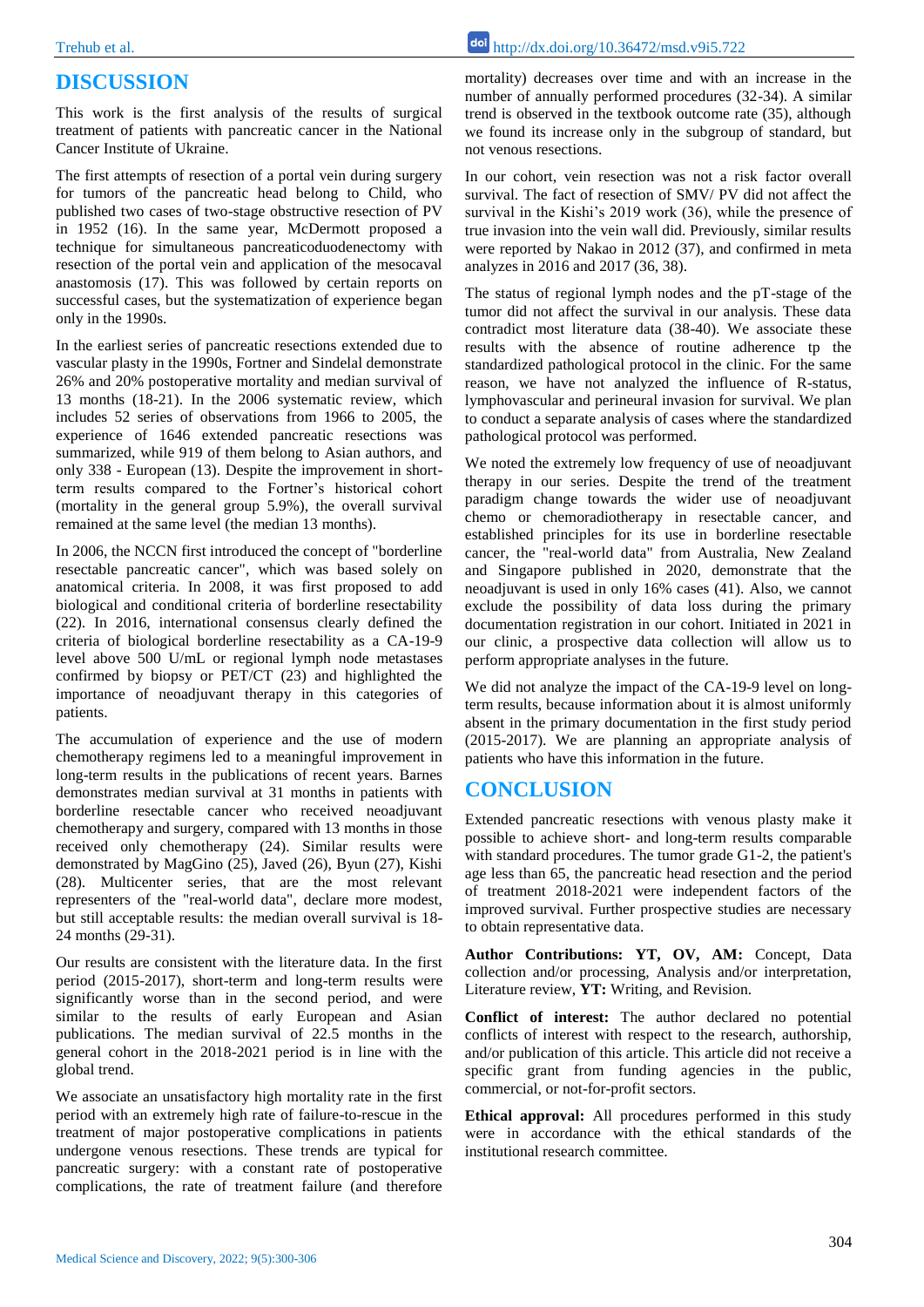## **REFERENCES**

- 1. Bray, F., Ferlay, J., Soerjomataram, I., Siegel, R., Torre, L. and Jemal, A. Global cancer statistics 2018: GLOBOCAN estimates of incidence and mortality worldwide for 36 cancers in 185 countries. CA: A Cancer Journal for Clinicians. 2018;68(6):394-424.
- 2. Neoptolemos, J., Stocken, D., Friess, H., Bassi, C., Dunn, J., Hickey, H., Beger, H., Fernandez-Cruz, L., Dervenis, C., Lacaine, F., Falconi, M., Pederzoli, P., Pap, A., Spooner, D., Kerr, D. and Büchler, M. A Randomized Trial of Chemoradiotherapy and Chemotherapy after Resection of Pancreatic Cancer. New England Journal of Medicine. 2004;350(12):1200-1210.
- 3. Klaiber, U., Hackert, T. and Neoptolemos, J. Adjuvant treatment for pancreatic cancer. Translational Gastroenterology and Hepatology. 2019;4:27-27.
- 4. Bockhorn, M., Uzunoglu, F., Adham, M., Imrie, C., Milicevic, M., Sandberg, A., Asbun, H., Bassi, C., Büchler, M., Charnley, R., Conlon, K., Cruz, L., Dervenis, C., Fingerhutt, A., Friess, H., Gouma, D., Hartwig, W., Lillemoe, K., Montorsi, M., Neoptolemos, J., Shrikhande, S., Takaori, K., Traverso, W., Vashist, Y., Vollmer, C., Yeo, C. and Izbicki, J. Borderline resectable pancreatic cancer: A consensus statement by the International Study Group of Pancreatic Surgery (ISGPS). Surgery. 2014;155(6):977-988.
- 5. NCCN. 2022. Guidelines Detail. [online] Available at: <https://www.nccn.org/guidelines/guidelinesdetail?category=1&id=1455> [Accessed 14 February 2022].
- 6. Tran Cao, H., Balachandran, A., Wang, H., Nogueras-González, G., Bailey, C., Lee, J., Pisters, P., Evans, D., Varadhachary, G., Crane, C., Aloia, T., Vauthey, J., Fleming, J. and Katz, M. Radiographic Tumor– Vein Interface as a Predictor of Intraoperative, Pathologic, and Oncologic Outcomes in Resectable and Borderline Resectable Pancreatic Cancer. Journal of Gastrointestinal Surgery. 2013;18(2):269- 278
- 7. Kim, P., Wei, A., Atenafu, E., Cavallucci, D., Cleary, S., Moulton, C., Greig, P., Gallinger, S., Serra, S. and McGilvray, I. Planned versus unplanned portal vein resections during pancreaticoduodenectomy for adenocarcinoma. British Journal of Surgery. 2013;100(10):1349-1356.
- 8. Miyazaki, M., Yoshitomi, H., Takano, S., Shimizu, H., Kato, A., Yoshidome, H., Furukawa, K., Takayashiki, T., Kuboki, S., Suzuki, D., Sakai, N. and Ohtuka, M., 2017. Combined hepatic arterial resection in pancreatic resections for locally advanced pancreatic cancer. Langenbeck's Archives of Surgery, 402(3), pp.447-456.
- 9. Delpero, J. and Sauvanet, A., 2020. Vascular Resection for Pancreatic Cancer: 2019 French Recommendations Based on a Literature Review From 2008 to 6-2019. Frontiers in Oncology, 10.
- 10. Strobel, O., Berens, V., Hinz, U., Hartwig, W., Hackert, T., Bergmann, F., Debus, J., Jäger, D., Büchler, M. and Werner, J., 2012. Resection after neoadjuvant therapy for locally advanced, "unresectable" pancreatic cancer. Surgery, 152(3), pp.S33-S42.
- 11. Fuhrman, G., Leach, S., Staley, C., Cusack, J., Charnsangavej, C., Cleary, K., El-Naggar, A., Fenoglio, C., Lee, J. and Evans, D., 1996. Rationale for En Bloc Vein Resection in the Treatment of Pancreatic Adenocarcinoma Adherent to the Superior Mesenteric-Portal Vein Confluence. Annals of Surgery, 223(2), pp.154-162.
- 12. Aramaki M, Matsumoto T, Etoh T, et al. Clinical significance of combined pancreas and portal vein resection in surgery for pancreatic adenocarcinoma. Hepato-gastroenterology. 2003 Jan-Feb;50(49):263- 266. PMID: 12630036.
- 13. Siriwardana, H. and Siriwardena, A., 2006. Systematic review of outcome of synchronous portal–superior mesenteric vein resection during pancreatectomy for cancer. British Journal of Surgery, 93(6), pp.662-673.
- 14. Byun, Y., Han, Y., Kang, J., Choi, Y., Kim, H., Kwon, W., Kim, S., Oh, D., Lee, S., Ryu, J., Kim, Y. and Jang, J., 2019. Role of surgical resection in the era of FOLFIRINOX for advanced pancreatic cancer. Journal of Hepato-Biliary-Pancreatic Sciences, 26(9), pp.416-425.
- 15. Kishi, Y., Nara, S., Esaki, M., Hiraoka, N. and Shimada, K., 2019. Feasibility of resecting the portal vein only when necessary during pancreatoduodenectomy for pancreatic cancer. BJS Open, 3(3), pp.327- 335.
- 16. CHILD CG 3rd, HOLSWADE GR, McCLURE RD Jr, GORE AL, O'NEILL EA. Pancreaticoduodenectomy with resection of the portal vein in the Macaca mulatta monkey and in man. Surg Gynecol Obstet. 1952 Jan;94(1):31-45. PMID: 14893090.
- 17. McDermott, W., 1952. A ONE-STAGE PANCREATODUODENECTOMY WITH RESECTION OF THE PORTAL VEIN FOR CARCINOMA OF THE PANCREAS. Annals of Surgery, 136(6), pp.1012-1018.
- 18. FORTNER, J., KIM, D., CUBILLA, A., TURNBULL, A., PAHNKE, L. and SHILS, M., 1977. Regional Pancreatectomy. Annals of Surgery, 186(1), pp.42-50.
- 19. FORTNER, J., 1984. Regional Pancreatectomy for Cancer of the Pancreas, Ampulla, and Other Related Sites. Annals of Surgery, 199(4), pp.418-425.
- 20. Sindelar, W., 1989. Clinical Experience With Regional Pancreatectomy for Adenocarcinoma of the Pancreas. Archives of Surgery, 124(1), p.127.
- 21. Siriwardana, H. and Siriwardena, A., 2006. Systematic review of outcome of synchronous portal–superior mesenteric vein resection during pancreatectomy for cancer. British Journal of Surgery, 93(6), pp.662-673.
- 22. Katz, M., Pisters, P., Evans, D., Sun, C., Lee, J., Fleming, J., Vauthey, J., Abdalla, E., Crane, C., Wolff, R., Varadhachary, G. and Hwang, R., 2008. Borderline Resectable Pancreatic Cancer: The Importance of This Emerging Stage of Disease. Journal of the American College of Surgeons, 206(5), pp.833-846.
- 23. Isaji, S., Mizuno, S., Windsor, J., Bassi, C., Fernández-del Castillo, C., Hackert, T., Hayasaki, A., Katz, M., Kim, S., Kishiwada, M., Kitagawa, H., Michalski, C. and Wolfgang, C., 2018. International consensus on definition and criteria of borderline resectable pancreatic ductal adenocarcinoma 2017. Pancreatology, 18(1), pp.2-11.
- 24. Barnes, C., Chavez, M., Tsai, S., Aldakkak, M., George, B., Ritch, P., Dua, K., Clarke, C., Tolat, P., Hagen, C., Hall, W., Erickson, B., Evans, D. and Christians, K., 2019. Survival of patients with borderline resectable pancreatic cancer who received neoadjuvant therapy and surgery. Surgery, 166(3), pp.277-285.
- 25. Maggino, L., Malleo, G., Marchegiani, G., Viviani, E., Nessi, C., Ciprani, D., Esposito, A., Landoni, L., Casetti, L., Tuveri, M., Paiella, S., Casciani, F., Sereni, E., Binco, A., Bonamini, D., Secchettin, E., Auriemma, A., Merz, V., Simionato, F., Zecchetto, C., D'Onofrio, M., Melisi, D., Bassi, C. and Salvia, R., 2019. Outcomes of Primary Chemotherapy for Borderline Resectable and Locally Advanced Pancreatic Ductal Adenocarcinoma. JAMA Surgery, 154(10), p.932.
- 26. Javed, A., Wright, M., Siddique, A., Blair, A., Ding, D., Burkhart, R., Makary, M., Cameron, J., Narang, A., Herman, J., Zheng, L., Laheru, D., Weiss, M., Wolfgang, C. and He, J., 2018. Outcome of Patients with Borderline Resectable Pancreatic Cancer in the Contemporary Era of Neoadjuvant Chemotherapy. Journal of Gastrointestinal Surgery, 23(1), pp.112-121.
- Byun, Y., Han, Y., Kang, J., Choi, Y., Kim, H., Kwon, W., Kim, S., Oh, D., Lee, S., Ryu, J., Kim, Y. and Jang, J., 2019. Role of surgical resection in the era of FOLFIRINOX for advanced pancreatic cancer. Journal of Hepato-Biliary-Pancreatic Sciences, 26(9), pp.416-425.